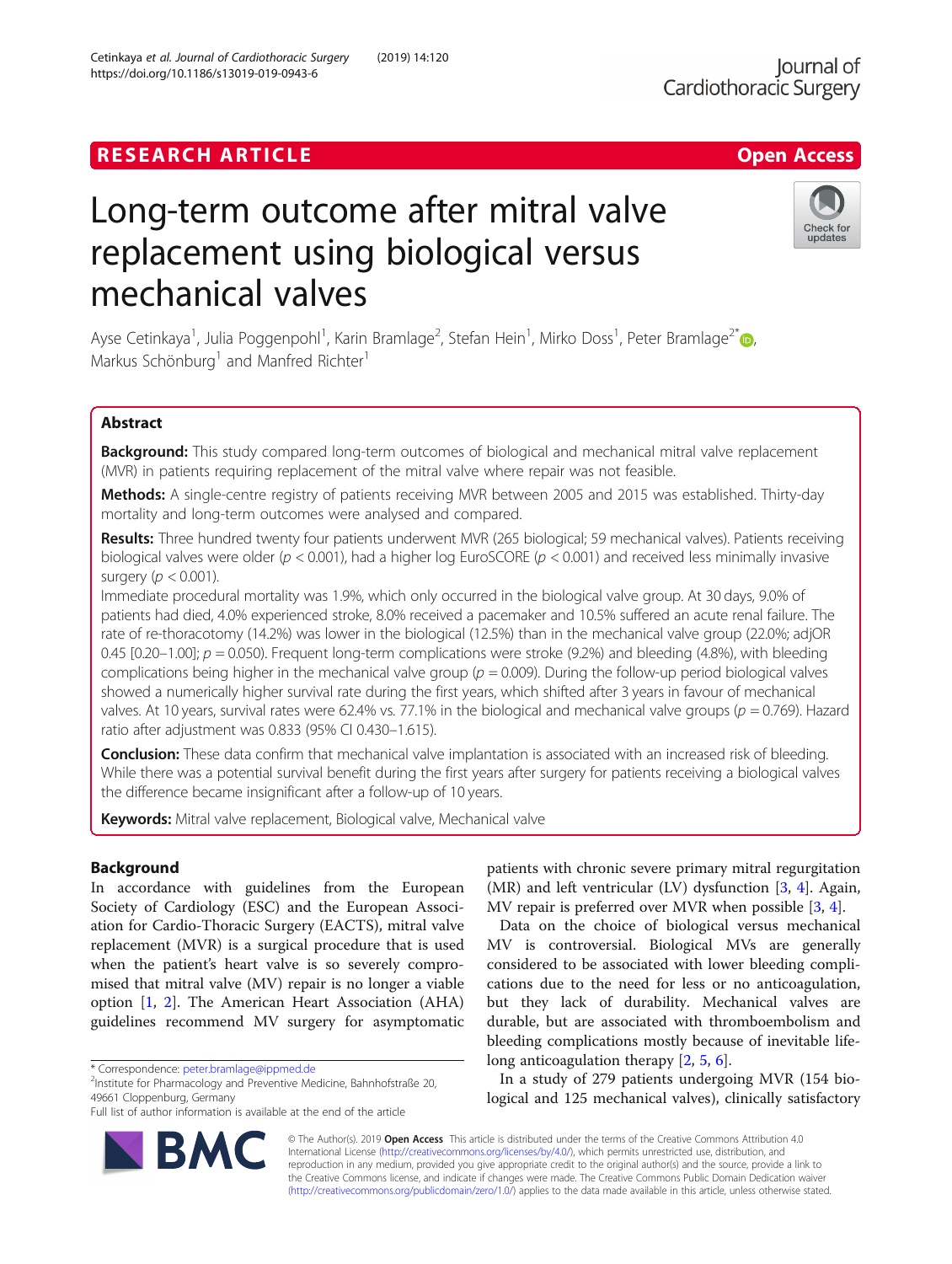results were obtained in both groups. After 15 years, fewer patients in the mechanical valve group were free of bleeding events (92.5% vs. 100%) and patients in the biological valve group had a lower freedom from thromboembolism (72.2% vs. 93.5%), valve failure (22.0% vs. 87.0%) and cardiac events (16.5% vs. 47.2%). The study concluded that the use of mechanical valves was preferential and biological valves should be reserved for patients older than 65 years and only be used with concomitant anticoagulant therapy [[5\]](#page-7-0). Conversely, the results of a 10-year follow-up study published in 2001 showed no significant clinical differences between patient groups receiving biological and mechanical valves [[7\]](#page-7-0). These results confirm the findings of a study from the 1980s [\[8\]](#page-7-0).

This paper aims to compare the outcomes after biological versus mechanical MVR in patients who were not suitable or ineligible for MV repair.

#### Methods

This study is a single-centre registry analysis of MVR procedures performed at the Kerckhoff-Heart Center, in Bad Nauheim, Germany, between January 2005 and December 2015. It was approved by the site's Ethical Committee and complied with the Declaration of Helsinki and its amendments. Given the use of anonymised data already collected as part of routine diagnosis and treatment, written informed consent was neither feasible nor required.

#### Patient population

All patients undergoing MVR at our site within the specified time period (January 2005–December 2015) were included. The study also included patients receiving MVR combined with tricuspid valve repair and ablation therapy, patent foramen ovale (PFO) or atrial septal defect (ASD) closure.

Age, comorbidity and lifestyle were considered when recommending biological valves to patients. Patients with a contraindication for vitamin K antagonists (VKA), women with a desire to become pregnant, certain professions (e.g., pilots) and those with a likely lack of compliance were also considered for biological valves even if they were less than 65 years of age.

Patients with endocarditis had their infection carefully resected. Patients with severe calcification and some of those with endocarditis received neochordae implanted at the mitral annulus. Patients with mitral insufficiency without calcification and without endocarditis who received MVR after two failed attempts had their anterior mitral leaflet (AML) resected and the posterior leaflet (PML) preserved to protect the subvalvular apparatus.

Exclusion criteria were a simultaneous coronary artery bypass grafting (CABG) or an aortic valve replacement. Of note, all patients with biological valves routinely receive acetylsalicylic acid (ASA) 100 mg daily and patients with mechanical valves and/or atrial fibrillation received VKA.

#### Data and outcomes

In patients who had undergone an MVR, we checked electronic medical records (inpatient and outpatient notes and the results of any diagnostic testing). Clinical variables of interest were patient age, sex, comorbidity, prior cardiological interventions, echocardiography (pre-operative transthoracic echocardiogram [TTE], perioperative transoesophageal echocardiogram, one-week post-operative and upon follow-up) and relevant medical/surgical history. Follow-up data collected at the patient's last follow-up hospital or outpatient visit were valve-related complications and echocardiography parameters.

#### **Statistics**

Data were analysed using descriptive statistics, with categorical variables presented as absolute values and frequencies (%) and normally distributed continuous variables as means with standard deviations (SDs). Nonnormally distributed continuous variables are presented as the median and interquartile range (IQR with the borders for the first and third quartile). Comparisons between biological and mechanical valve groups were carried out using a Student's T-test with Levine's homogeneity of variance or the Mann-Whitney U-test for continuous variables, as appropriate, and a Fisher's exact or Chi-square test for categorical variables. For outcome analyses odds ratios (OR) were calculated by logistic regression. Survival analysis was presented as Kaplan-Meier (KM) curve. Hazard ratios (HR) were calculated by Cox-regression and adjusted for major baseline variables. Freedom from major complications (embolism/ stroke and bleeding) were displayed as KM curves. For patients without a documented time-point for the documented event (embolism/stroke or bleeding), the time to death or the time of the last follow-up visit was used and divided by two for the KM curves. In all cases, a two-tailed P-value of < 0.05 was considered statistically significant. All statistical tests were performed using IBM SPSS Statistics software version 24.0 (Armonk, NY. IBM Corporation).

#### Results

Between 2005 and 2015, 1357 patients received MV surgery at the Kerckhoff-Heart Center, including 324 patients receiving MVR. Of these patients, 265 patients received a biological valve and 59 a mechanical valve (Fig. [1](#page-2-0)).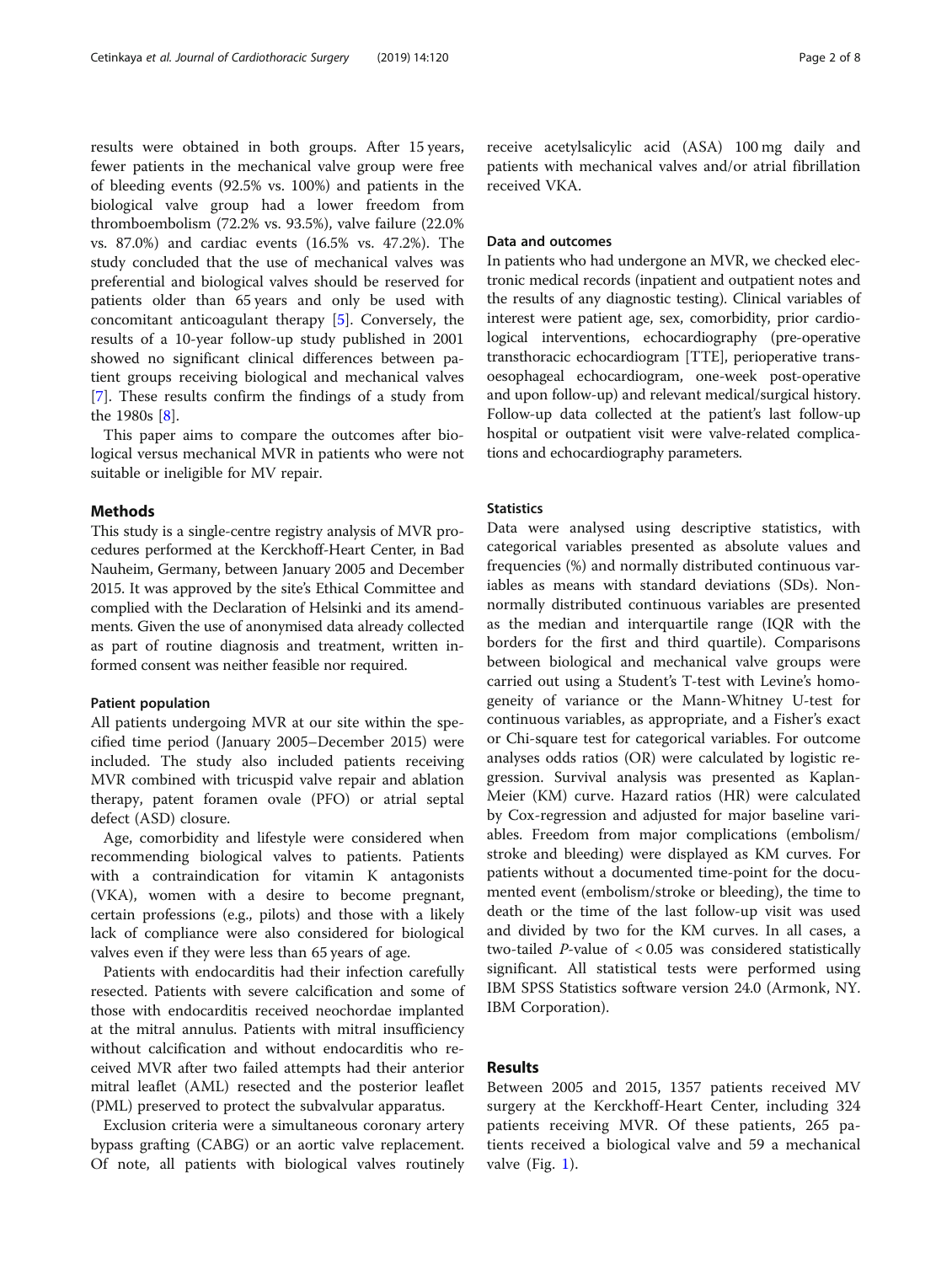<span id="page-2-0"></span>

## Patient characteristics

Patient characteristics, MV pathologies and echocardiographic parameters are presented in Tables [1](#page-3-0) and [2](#page-4-0). Overall, 49.7% of patients were female and 38.9% had atrial fibrillation. The majority of patients had degenerative MV disease (96.0%) with a dilated annulus (71.3%) and MV insufficiency grade  $\geq$  II (96.6%). 28.7% of the patients presented with MV stenosis and 14.5% suffered from acute endocarditis. Patients receiving biological valves were older (71.0 vs. 56.0 years;  $p < 0.001$ ) and had a significantly higher median log EuroSCORE I (8.4% vs. 4.5%;  $p < 0.001$ ).

#### Procedural details and outcomes

Patients in the biological valve group received less minimally invasive MV surgery (MIC; 37.4% vs. 61.0%;  $p = 0.001$ ) and more conventional sternotomy (CS) (Table [3\)](#page-5-0). While the operating time was comparable between the two groups there was a shorter cardiopulmonary bypass (CPB) time in the biological valve group ( $p = 0.030$ ). Hospital stay was lower in the biological valve group (Table [3\)](#page-5-0) ( $p = 0.012$ ). Noteworthy was a higher need for secondary MV repair (11.9 vs. 0.8%;  $p < 0.001$ ) in the mechanical valve group.

Frequent procedure related complications after MVR were atrial fibrillation (21.0%) and pneumonia (9.9%) (Table [4\)](#page-5-0). There were no statistically significant differences between groups. Immediate procedural mortality (1.9%) was only seen in patients undergoing biological valve replacement.

## Echocardiography data

The mean post-operative diastolic MV gradient was 5.0 mmHg for all patients and patients receiving a biological valve, but 4.0 mmHg for patients receiving mechanical valves ( $p = 0.833$ ). After a mean follow-up of 6.4 years, the difference between the groups became significant  $(p = 0.018)$ . The recorded peak diastolic MV gradient was 13.0 mmHg in the biological valve group and 9.5 mmHg in the mechanical valve group ( $p = 0.117$ ), after a mean follow-up of 5.7 years.

#### Follow-up

At 30 days, 9.0% of all patients had died, 4.0% experienced stroke, 10.5% acute renal failure, 8.0% received a pacemaker and 14.2% had to undergo re-thoracotomy (Table [5](#page-6-0)). OR between groups were, however, not statistically different for either the unadjusted and adjusted analyses. Re-thoracotomies had the highest absolute difference of 9.5% (12.5% vs. 22.0%; adjusted OR 0.45, 95% CI 0.20–1.00;  $p = 0.050$ ).

The most frequent major complication was embolism, which occurred in 9.2% (19/229) of patients (9.2%  $[17/184]$  vs. 4.4%  $[2/45]$  in the biological and mechanical valve groups, respectively;  $p = 0.381$ ) and mostly affected the brain. Bleeding complications occurred in 4.8% (11/229) of patients, but were significantly higher in the mechanical valve group (13.3% [6/45] vs. 2.7% [5/[1](#page-7-0)84], respectively;  $p = 0.009$ ) (Additional file 1: Table S1). In Additional file [2:](#page-7-0) Figure S1 the occurrences of these two complications over time are shown as KM curves.

In the overall follow-up period of up to 10 years, we found that during the first post-treatment years patients receiving a biological MV had a nominally better survival rate. 3 years post-treatment, this shifted nominally in favour of patients receiving mechanical valves. Survival rates were 62.4% for biological and 77.1% for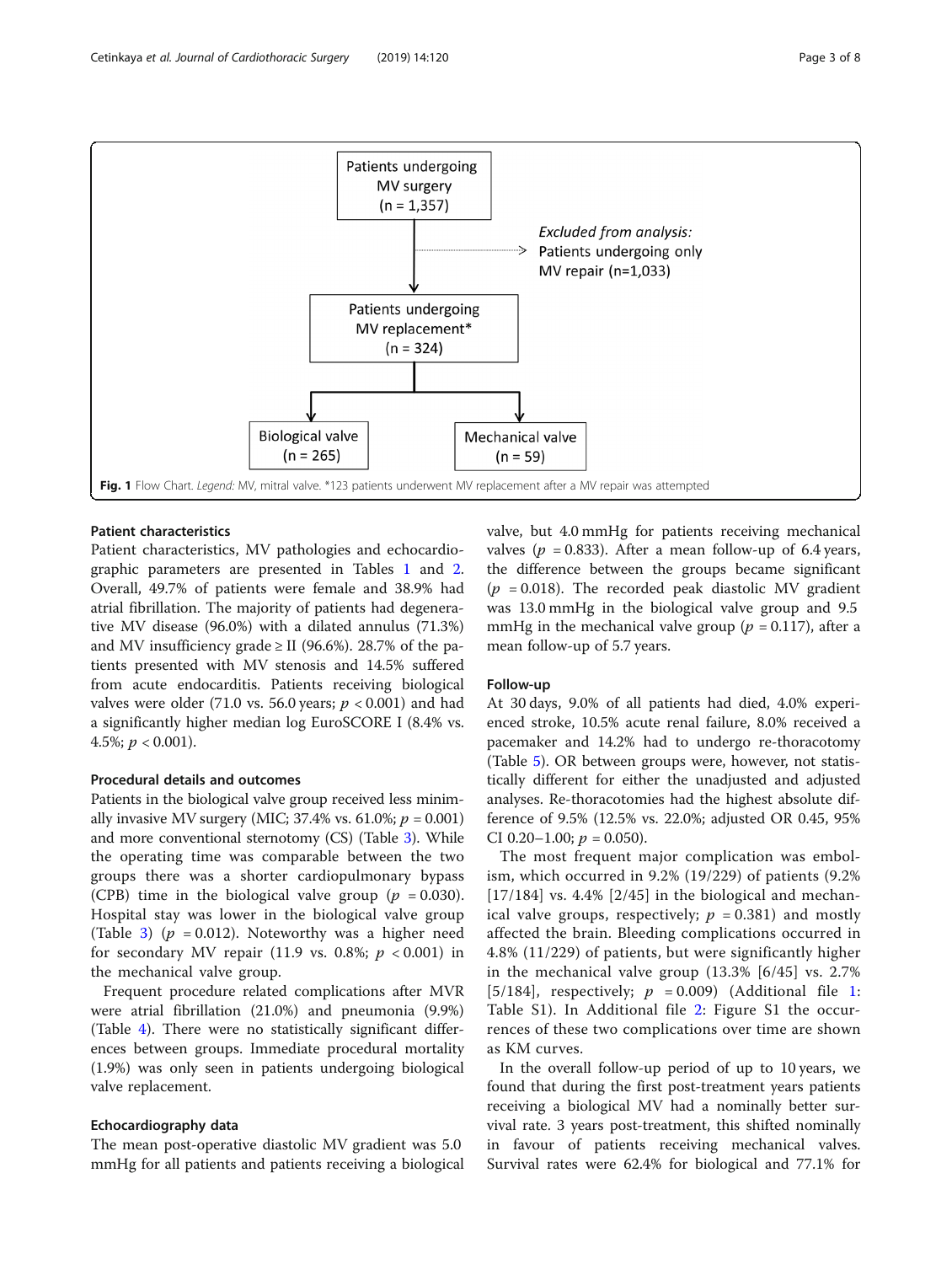#### <span id="page-3-0"></span>Table 1 Patient characteristics

|                                     | Total<br>$N = 324$     | <b>Biological MVR</b><br>$N = 265$ | Mechanical MVR<br>$N = 59$ | $p$ -value |
|-------------------------------------|------------------------|------------------------------------|----------------------------|------------|
| Age in years                        | 69.0 [58.0-76.0] [324] | 71.0 [62.0-77.0] [265]             | 56.0 [50.0-62.0] [59]      | < 0.001    |
| $\leq$ 65 years, %                  | 133/324 (41.0)         | 86/265 (32.5)                      | 47/59 (79.7)               | < 0.001    |
| Female gender, %                    | 161/324 (49.7)         | 137/265 (51.7)                     | 24/59 (40.7)               | 0.126      |
| BMI ( $\text{kg/m}^2$ )             | 26.2 [23.2-29.0] [256] | 26.2 [23.0-28.9] [214]             | 26.9 [23.2-31.7] [42]      | 0.337      |
| CV risk factors                     |                        |                                    |                            |            |
| Hypertension, %                     | 173/324 (53.4)         | 147/265 (55.5)                     | 26/59 (44.1)               | 0.112      |
| Dyslipidemia, %                     | 52/324 (16.0)          | 46/265 (17.4)                      | 6/59(10.2)                 | 0.174      |
| Comorbidity general                 |                        |                                    |                            |            |
| Diabetes mellitus, %                | 35/324 (10.8)          | 31/265 (11.7)                      | 4/59(6.8)                  | 0.271      |
| Kidney failure (Crea. > 2.26 mg/dL) | 8/324(2.5)             | 7/265(2.6)                         | 1/59(1.7)                  | 1.000      |
| Stroke, %                           | 30/324 (9.3)           | 27/265 (10.2)                      | 3/59(5.1)                  | 0.221      |
| COPD, %                             | 44/324 (13.6)          | 39/265 (14.7)                      | 5/59(8.5)                  | 0.206      |
| PAD, %                              | 17/324 (5.2)           | 16/265(6.0)                        | 1/59(1.7)                  | 0.328      |
| Comorbidity cardiac                 |                        |                                    |                            |            |
| Atrial fibrillation, %              | 126/324 (38.9)         | 102/265 (38.5)                     | 24/59 (40.7)               | 0.755      |
| Coronary artery disease, %          | 45/324 (13.9)          | 41/265 (15.5)                      | 4/59(6.8)                  | 0.081      |
| Prior MI (≤90 days), %              | 4/324(1.2)             | 3/265(1.1)                         | 1/59(1.7)                  | 0.554      |
| Prior aortic valve replacement, %   | 15/324(4.6)            | 11/265(4.2)                        | 4/59(6.8)                  | 0.489      |
| Prior CABG, %                       | 25/324(7.7)            | 23/265 (8.7)                       | 2/59(3.4)                  | 0.277      |
| Prior pacemaker, %                  | 13/324 (4.0)           | 11/265(4.2)                        | 2/59(3.4)                  | 1.000      |
| NYHA class III/IV, %                | 273/324 (84.3)         | 225/265 (84.9)                     | 48/59 (81.4)               | 0.498      |
| CCS class III % <sup>a</sup>        | 16/324 (4.9)           | 12/265(4.5)                        | 4/59(6.8)                  | 0.505      |
| Pulmonary hypertension, %           | 56/324 (17.3)          | 47/265 (17.7)                      | 9/59(15.3)                 | 0.648      |
| Emergency indication for surgery, % | 31/324 (9.6)           | 23/265(8.7)                        | 8/59 (13.6)                | 0.249      |
| Cardiac decompensation, %           | 112/324 (34.6)         | 95/265 (35.8)                      | 17/59 (28.8)               | 0.304      |
| Log EuroSCORE I (%)                 | 7.2 [3.5-15.6] [322]   | 8.4 [3.6-17.5] [263]               | 4.5 [2.9-8.0] [59]         | < 0.001    |

Legend: Values are patients applicable/patients with available information with percentage in brackets OR medians with IQR in brackets and available patient number in brackets; <sup>a</sup>No patient presented with CCS class IV in this collective

BMI body mass index, CV cardiovascular, CABG coronary artery bypass graft, CCS Canadian Cardiovascular Society, COPD chronic obstructive pulmonary disease, MI myocardial infarction, NYHA,New York Heart Association, PAD peripheral artery disease, SD standard deviation

mechanical valves at 10 years ( $p = 0.769$ ). Differences were not statistically significant at any time point (Fig. [2](#page-6-0)) . The HR was 1.264 (95% CI 0.687–2.325;  $p = 0.451$ ). After adjustment for key baseline variables (age, CAD, MV regurgitation grade  $\geq$  II, logistic EuroScore-I) no significant statistical difference between biological and mechanical valves was found (HR 0.833 (95% CI 0.430– 1.615);  $p = 0.589$ .

## Discussion

This single centre study provides a contemporary picture of the safety and effectiveness of the two valve concepts. Event rates at 30 days may appear slightly high and we consider this the result of our clinic getting referrals of very complex cases that may result in longer procedural times and hazards. Furthermore our clinic is frequently chosen for re-interventions after failed procedures. Our

study revealed a success rate of MVR that is quite comparable between valves, but confirmed that biological valves were used in older patients, while mechanical valves were used in younger patients and associated with an increased risk of bleeding.

Both types of valves have advantages and disadvantages, but also specific patient factors need to be taken into consideration when making the decision on which valve type to use [\[9,](#page-7-0) [10](#page-7-0)]. Historically, biological MVs were generally considered to have superior antithrombotic properties but lacked durability, while mechanical valves were thought to be more durable but were associated with thromboembolism and bleeding events  $[2, 5, 6, 9]$  $[2, 5, 6, 9]$  $[2, 5, 6, 9]$  $[2, 5, 6, 9]$  $[2, 5, 6, 9]$  $[2, 5, 6, 9]$  $[2, 5, 6, 9]$  $[2, 5, 6, 9]$ . The data from our study confirm the observation that the use of anticoagulation along with mechanical valve implantation is associated with an increased risk of bleeding and that there is a potential survival benefit for patients receiving a biological MV.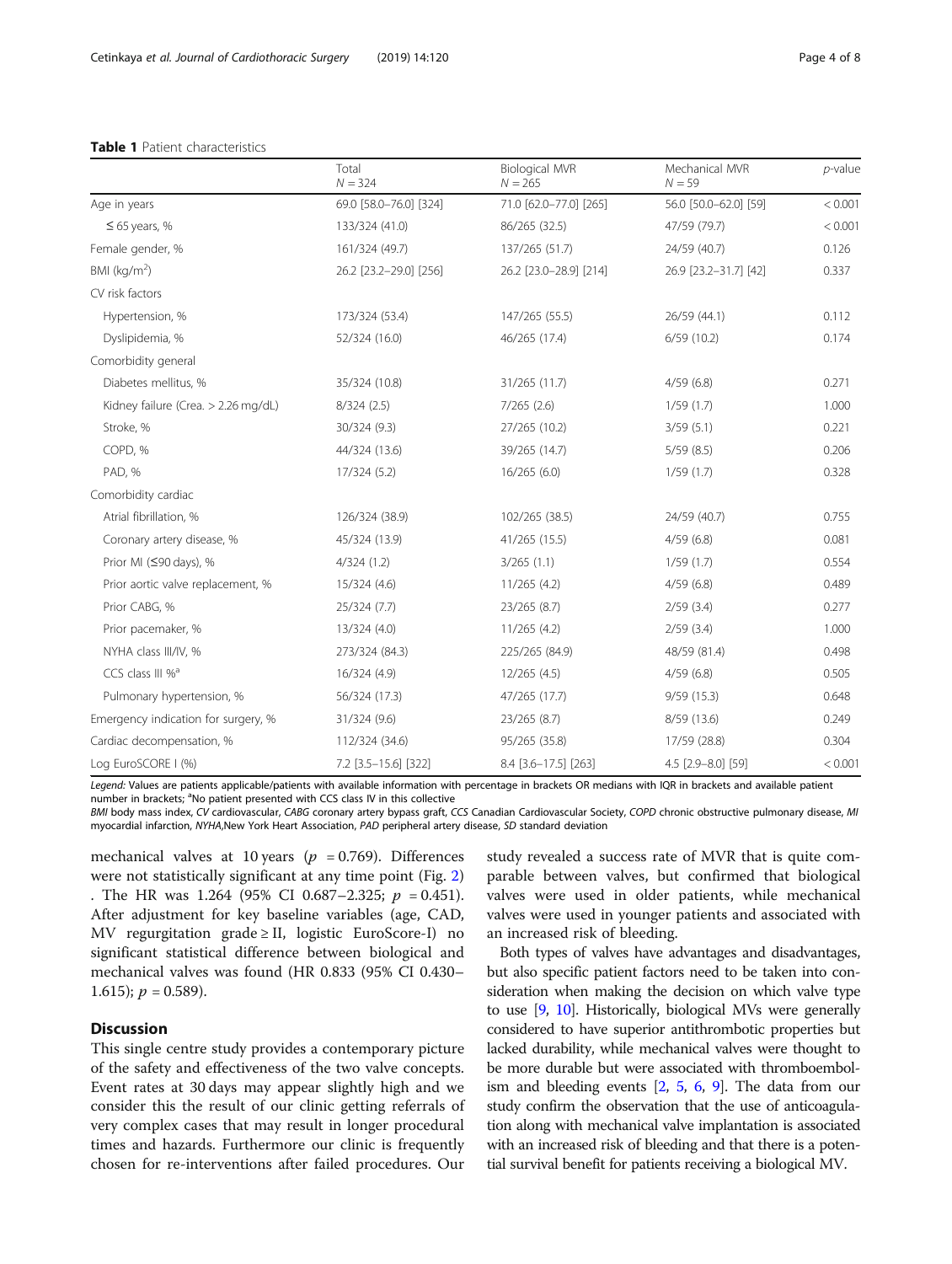|                                             | Total<br>$N = 324$     | <b>Biological MVR</b><br>$N = 265$ | Mechanical MVR<br>$N = 59$ | $p$ -value |
|---------------------------------------------|------------------------|------------------------------------|----------------------------|------------|
| MV pathologies                              |                        |                                    |                            | 0.712      |
| Functional, %                               | 13/324 (4.0)           | 10/265 (3.8)                       | 3/59(5.1)                  |            |
| Degenerative, %                             | 311/324 (96.0)         | 255/265 (96.2)                     | 56/59 (94.9)               |            |
| Acute endocarditis, %                       | 47/324 (14.5)          | 37/265 (14.0)                      | 10/59 (16.9)               | 0.556      |
| MV stenosis, %                              | 93/324 (28.7)          | 71/265 (26.8)                      | 22/59 (37.3)               | 0.107      |
| Annulus dilatation, %                       | 231/324 (71.3)         | 189/265 (71.3)                     | 42/59 (71.2)               | 0.984      |
| Annulus calcification, %                    | 91/324 (28.1)          | 72/265 (27.2)                      | 19/59 (32.2)               | 0.437      |
| AML prolapse, %                             | 78/324 (24.1)          | 69/265 (23.0)                      | 17/59 (28.8)               | 0.346      |
| AML flail, %                                | 35/324 (10.8)          | 27/265 (10.2)                      | 8/59(13.6)                 | 0.395      |
| PML prolapse, %                             | 119/324 (36.7)         | 99/265 (37.4)                      | 20/59 (33.9)               | 0.618      |
| PML flail, %                                | 83/324 (25.6)          | 72/265 (27.2)                      | 11/59 (18.6)               | 0.175      |
| Chordae elongation, %                       | 54/324 (16.7)          | 42/265 (15.8)                      | 12/59 (20.3)               | 0.403      |
| Restrictive leaflet, %                      | 157/324 (48.5)         | 126/265 (47.5)                     | 31/59 (52.5)               | 0.487      |
| MV insuff. Grade $\geq$ II <sup>a</sup> , % | 313/324 (96.6)         | 260/265 (98.1)                     | 53/59 (89.8)               | 0.006      |
| Echocardiographic parameters                |                        |                                    |                            |            |
| LVEF, %                                     | 56.0 [50.0-60.0] [324] | 58.0 [50.0-60.0] [265]             | 55.0 [48.3-60.0] [59]      | 0.292      |
| LVEDD (mm)                                  | 54.0 [49.0-59.0] [214] | 54.0 [49.0-59.0] [200]             | 54.0 [50.0-57.0] [49]      | 0.950      |
| LVESD (mm)                                  | 35.0 [31.0-40.5] [237] | 35.0 [31.0-41.0] [191]             | 35.0 [32.0-40.0] [46]      | 0.444      |
| Left atrium (mm)                            | $55.0 \pm 10.5$ [251]  | $54.5 \pm 10.2$ [203]              | $57.2 \pm 11.9$ [48]       | 0.107      |
| Right atrium (mm)                           | 45.0 [38.0-53.0] [251] | 45.0 [38.0-53.0] [203]             | 48.5 [39.3-54.5] [48]      | 0.318      |
| Mitral opening (mm)                         | $3.4 \pm 1.8$ [93]     | $3.4 \pm 1.6$ [79]                 | $3.3 \pm 2.6$ [14]         | 0.966      |
| PISA radius (mm)                            | 1.0 [1.0-1.2] [56]     | $1.0$ $[1.0 - 1.2]$ $[46]$         | 1.0 [0.9-1.1] [10]         | 0.426      |
| Vena contracta (mm)                         | 6.0 [5.0-7.0] [90]     | 6.0 [4.0-7.0] [78]                 | 6.0 [5.0-7.0] [12]         | 0.717      |

<span id="page-4-0"></span>Table 2 MV pathologies and echocardiographic parameters

Legend: Values are patients applicable/patients with available information with percentage in brackets OR means ± SD with available patient numbers in brackets OR medians with IQR in brackets and available patient number in brackets; <sup>a</sup> patients with MR grade < II initially underwent mitral valve repair and, in cases where the result was not satisfactory, underwent mitral valve replacement

AML anterior mitral valve leaflet, LVEDD left ventricular end diastolic pressure, LVEF left ventricular ejection fraction, LVESD left ventricular end systolic pressure, MV mitral valve, PISA proximal isovelocity surface area, PML posterior mitral valve leaflet, SD standard deviation

Earlier studies report that mechanical valves were associated with increased durability [\[2,](#page-7-0) [5](#page-7-0), [6\]](#page-7-0). The KM data confirm that at 10 years patient survival is higher with the mechanical valve than the biological valve (77.1% vs. 62.4%, respectively), despite survival being nominally higher with the biological valve within the first years of follow-up. Our Cox regression analysis revealed that after adjustment for key baseline variables there was no significant difference between the two valve types (HR 0.833; 95% CI 0.430-1.615;  $p = 0.589$ ). Further information is needed to determine if the durability of the mechanical and biological valve affects patient survival because the biological valve recipients were 15 years older in our dataset. In addition, biological valves have been associated with an increased risk of re-operation and structural valve deterioration, which may start to occur at 3 years but, on the other hand, a durability of 12-plus years has also been reported [\[11](#page-7-0)–[15\]](#page-7-0).

Patient-specific factors, including age, surgical factors, comorbidities and patient preference, also influence the choice of valve type  $[9, 16]$  $[9, 16]$  $[9, 16]$  $[9, 16]$ . With respect to the patient's age, the general recommendations are that patients younger than 65 years should receive a mechanical valve because of their increased durability, while patients older than 65 years should be considered for a biological valve, as they are less likely to outlive the valve's life expectancy [[9](#page-7-0), [17](#page-7-0), [18](#page-7-0)]. Our study mirrors this approach, with the median age of patients in the mechanical valve group being 15 years lower. Comorbidities, such as atrial fibrillation, renal failure and diabetes, and surgical factors, such as the need for concurrent aortic root replacement, also affect valve selection  $[9, 19]$  $[9, 19]$  $[9, 19]$  $[9, 19]$ , although we did not observe any statistically significant difference in the rate of these comorbidities.

In the future, improvements in mechanical valve structure may lower the risk of thromboembolism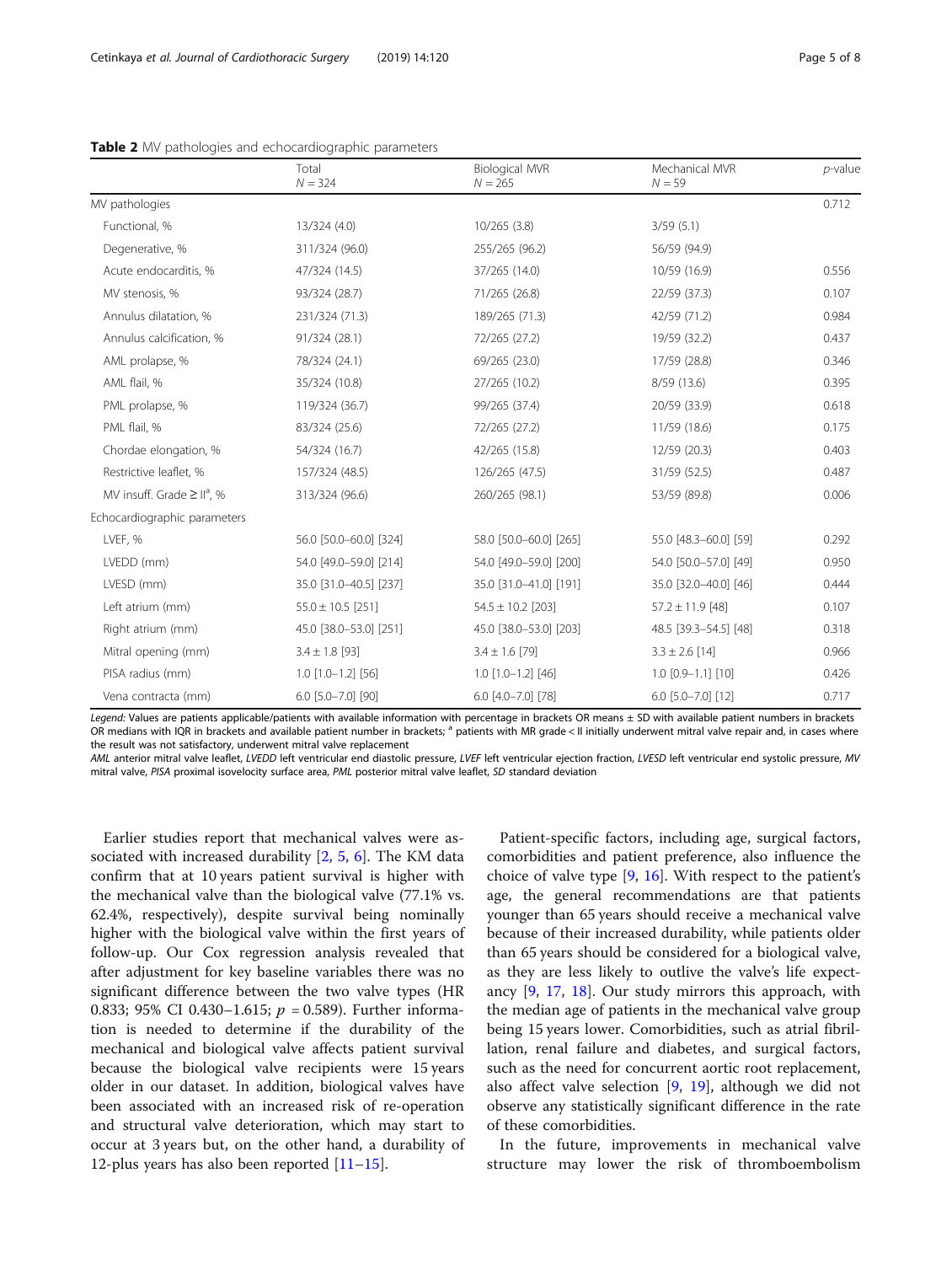#### <span id="page-5-0"></span>Table 3 Procedural details

|                                   | Total<br>$N = 324$        | <b>Biological MVR</b><br>$N = 265$ | Mechanical MVR<br>$N = 59$ | $p$ -value |
|-----------------------------------|---------------------------|------------------------------------|----------------------------|------------|
| Operative approach                |                           |                                    |                            | 0.001      |
| MIC, %                            | 135/324 (41.7)            | 99/265 (37.4)                      | 36/59 (61.0)               |            |
| CS, %                             | 189/324 (58.3)            | 166/265 (62.6)                     | 23/59 (39.0)               |            |
| MV size                           |                           |                                    |                            | 0.652      |
| 25 mm, %                          | 2/324(0.6)                | 2/265(0.8)                         |                            |            |
| 26 mm, %                          | 1/324(0.3)                | 1/265(0.4)                         |                            |            |
| 27 mm, %                          | 45/324 (13.9)             | 40/265 (15.1)                      | 5/59(8.5)                  |            |
| 29 mm, %                          | 99/324 (30.6)             | 82/265 (30.9)                      | 17/59 (28.8)               |            |
| 31 mm, %                          | 128/324 (39.5)            | 100/265 (37.7)                     | 28/59 (47.5)               |            |
| 33 mm, %                          | 49/324 (15.1)             | 40/265 (15.1)                      | 9/59(15.3)                 |            |
| Times                             |                           |                                    |                            |            |
| Procedure time (min)              | 196.5 [166.3-240.0] [324] | 197.0 [165.5-239.0] [265]          | 192.0 [170.0-258.0] [59]   | 0.539      |
| CPB time (min)                    | 117.0 [166.3-146.8] [324] | 114.0 [94.0-145.0] [265]           | 126.0 [105.0-154.0] [59]   | 0.030      |
| x-clamp time (min)                | 72.0 [59.0-92.8] [324]    | 71.0 [58.0-91.0] [265]             | 74.0 [62.0-99.0] [59]      | 0.235      |
| Length of intubation (h)          | 12.0 [9.0-18.0] [324]     | 12.0 [9.0-18.0] [265]              | 11.0 [8.0-17.0] [59]       | 0.230      |
| Length of ICU (h)                 | 34.5 [22.0-75.8] [324]    | 34.0 [22.0-72.0] [265]             | 47.0 [23.0-108.0] [59]     | 0.095      |
| Length of hospital stay (d)       | 12.0 [9.0-17.0] [324]     | 11.0 [9.0-17.0] [265]              | 14.0 [11.0-19.0] [59]      | 0.012      |
| Concomitant procedures            |                           |                                    |                            |            |
| Cryo ablation, %                  | 82/323 (25.4)             | 65/265 (24.5)                      | 17/58 (29.3)               | 0.448      |
| LAA closure, %                    | 88/324 (27.2)             | 74/265 (27.9)                      | 14/59 (23.7)               | 0.512      |
| Tricuspid valve repair, %         | 63/323 (19.5)             | 53/264 (20.1)                      | 10/59 (16.9)               | 0.584      |
| PFO closure, %                    | 13/324 (4.0)              | 10/265 (3.8)                       | 3/59(5.1)                  | 0.712      |
| ASD closure, %                    | 6/324(1.9)                | 5/265(1.9)                         | 1/59(1.7)                  | 1.000      |
| Second MV repair, %               | 9/324(2.8)                | 2/265(0.8)                         | 7/59 (11.9)                | < 0.001    |
| Conversion to CS <sup>a</sup> , % | 9/137(6.6)                | 9/101(8.9)                         | 0/36(0)                    | 0.112      |

Legend: Values are patients applicable/patients with available information with percentage in brackets OR medians with IQR in brackets and available patient number in brackets; <sup>a</sup>Reasons for conversion were severe forms of trichterbrust, severely elevated diaphragm or severe adhesion of the right pleura, as well as severe intraoperative bleeding

ASD atrial septum defect, CPB cardiopulmonary bypass, CS conventional sternotomy, ICU intensive care unit, LAA left atrial appendage, MIC minimally invasive mitral valve surgery, MV mitral valve, PFO patent foramen ovale, SD standard deviation

#### Table 4 Procedure-related complications

|                                        | <b>Biological MVR</b><br>$N = 265$ | Mechanical MVR<br>$N = 59$ | Odds Ratio<br>95% CI | Adjusted Odds Ratio <sup>a</sup><br>95% CI |
|----------------------------------------|------------------------------------|----------------------------|----------------------|--------------------------------------------|
| Wound infection, %                     | 9/265(3.4)                         | 1/59(1.7)                  | $2.04(0.25 - 16.41)$ | $1.01(0.11 - 9.77)$                        |
| Pericardial tamponade, %               | 21/265(7.9)                        | 5/59(8.5)                  | $0.93(0.34 - 2.58)$  | $0.67(0.22 - 2.05)$                        |
| AV block grade III, %                  | 22/265 (8.3)                       | 5/59(8.5)                  | $0.98(0.35 - 2.70)$  | $0.57(0.18 - 1.75)$                        |
| Pneumonia, %                           | 27/265 (10.2)                      | 5/59(8.5)                  | $1.23(0.45 - 3.33)$  | $1.02(0.35 - 2.97)$                        |
| Pneumothorax, %                        | 2/265(0.8)                         | 2/59(3.4)                  | $0.22(0.03 - 1.57)$  | $0.22(0.02 - 1.98)$                        |
| Pleural effusion, %                    | $12/265$ (4.5)                     | 1/59(1.7)                  | 1.59 (0.19-13.44)    | $1.62(0.18 - 14.45)$                       |
| Atrial fibrillation. %                 | 59/265 (22.3)                      | 9/59(15.3)                 | $1.60(0.74 - 3.44)$  | $1.09(0.47 - 2.51)$                        |
| $MVI \geq II$ post OP, %               | $6/264$ $(2.3)$                    | 1/59(1.7)                  | $1.35(0.16 - 11.42)$ | 1.86 (0.20-17.31)                          |
| Immediate 72 h procedural mortality, % | $6/265$ $(2.3)$                    | 0/59(0)                    | n.a.                 | n.a.                                       |

Legend: Values are patients applicable/patients with available information with percentage in brackets

AV atrioventricular, MVI mitral valve insufficiency, n.a. not applicable

<sup>a</sup>Odds Ratios were calculated by logistic regression and adjusted for age, logistic EuroScore -I, CAD and MV insuff. Grade ≥ II (preOP)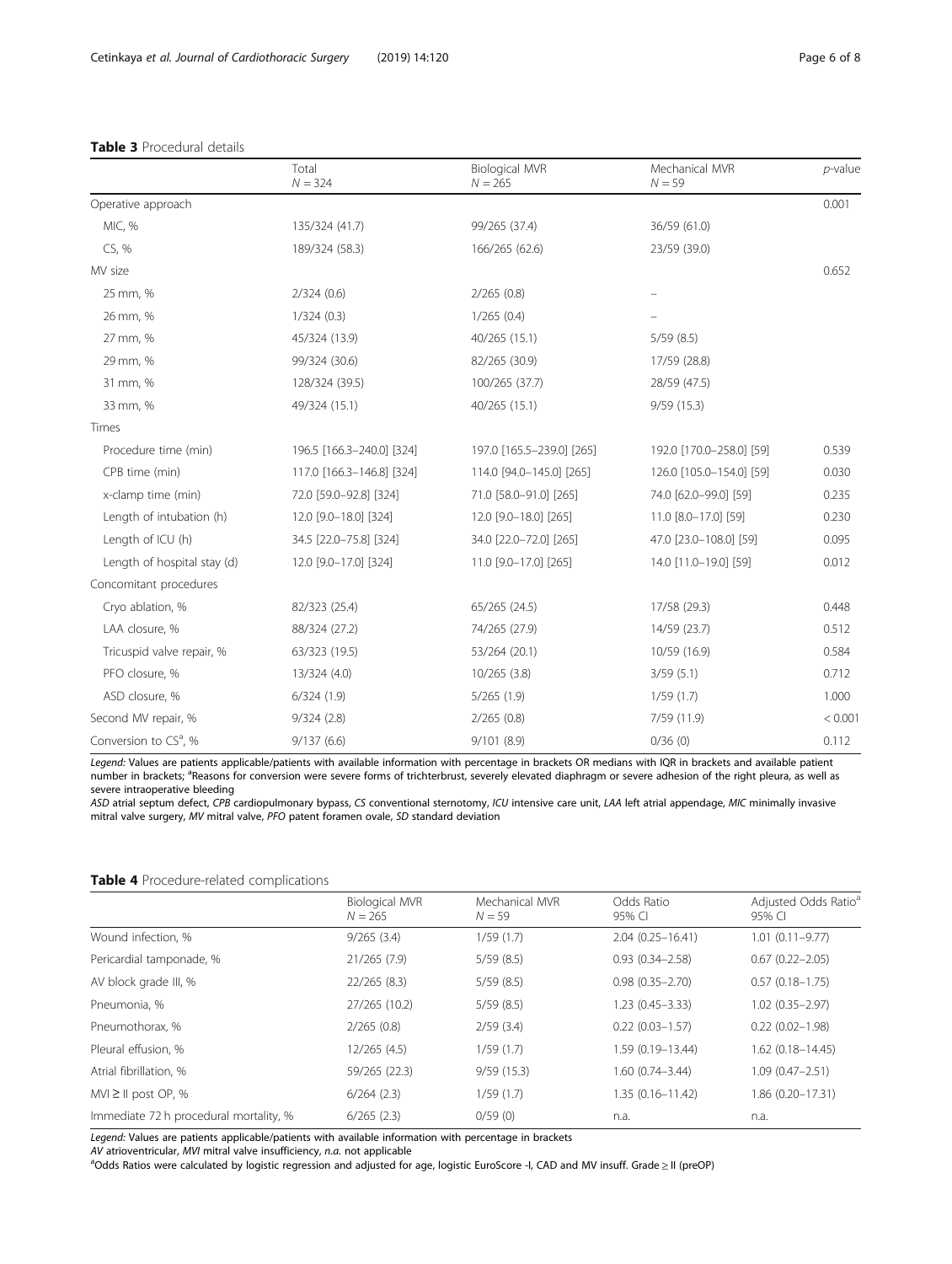|                           | <b>Biological MVR</b><br>$N = 265$ | Mechanical MVR<br>$N = 59$ | Odds Ratio<br>95% CI | Adjusted Odds Ratio <sup>a</sup><br>95% CI |
|---------------------------|------------------------------------|----------------------------|----------------------|--------------------------------------------|
| Death, %                  | 23/265 (8.7)                       | 6/59(10.2)                 | $0.84(0.33 - 2.16)$  | $0.50(0.17 - 1.52)$                        |
| Cardiac death, %          | 15/265 (5.7)                       | 4/59(6.8)                  | $0.88(0.28 - 2.75)$  | $0.66(0.18-2.42)$                          |
| Non-cardiac death, %      | 8/265(3.0)                         | 2/59(3.4)                  | $0.89(0.18 - 4.29)$  | $0.37(0.06 - 2.32)$                        |
| Stroke, %                 | 11/265 (4.2)                       | 2/59(3.4)                  | $1.23(0.27 - 5.72)$  | $0.47(0.08 - 2.66)$                        |
| Acute renal failure, %    | 27/265 (10.2)                      | 7/59 (11.9)                | $0.85(0.35 - 2.05)$  | $0.45(0.16 - 1.24)$                        |
| Myocardial infarction, %  | 0/265(0)                           | 2/59(3.4)                  | n.a.                 | n.a.                                       |
| Pacemaker implantation, % | 20/264 (7.6)                       | 6/59(10.2)                 | $0.45(0.16 - 1.29)$  | $0.72(0.28 - 1.89)$                        |
| Re-thoracotomy, %         | 33/265 (12.5)                      | 13/59 (22.0)               | $0.50(0.25 - 1.03)$  | $0.45(0.20 - 1.00)$                        |

#### <span id="page-6-0"></span>Table 5 30-day Outcomes

Legend: Values are patients applicable/patients with available information with percentage in brackets

n.a. not applicable

<sup>a</sup>Odds ratios were calculated by logistic regression and adjusted for age, logistic EuroScore-I, CAD and MV insuff. ≥ grade II (preOP)

thus potentially reducing the intensity of lifelong anticoagulation, which may result in a preference for these valve types [[20\]](#page-7-0). Furthermore, newer oral anticoagulants may also make mechanical valves more attractive from both the patient's perspective and from a medical standpoint [[21](#page-7-0)].

#### Limitations

Overall, 324 patients were included in this study. The majority of these study patients received a biological valve ( $n = 265$ ) and only 59 patients received a mechanical valve. Furthermore, patients receiving mechanical valve were typically younger than those receiving biological valve. Finally, there is an evolution of surgical techniques over time. As such, we adjusted the outcomes for differences in baseline variables to overcome this limitation. Data on major complications and echo data, collected at the patient's last follow-up visit, were not available for some patients as they only recently received their implant. The data, however, provide a useful insight into post-procedural major complications and echocardiographic data.

### Conclusions

Despite a significant passage of time since MVR was first performed, many of the findings remain the same – biological valves tend to be implanted in older patients while mechanical valves are preferred in younger patients but associated with a higher risk of bleeding. The estimated 10-year survival rate tended to be higher in patients receiving mechanical valves; but adjusted Cox regression analysis showed no significant difference between the two valve types. It appears, therefore, as if valve selection may not be as important for patient survival as prior data suggested.